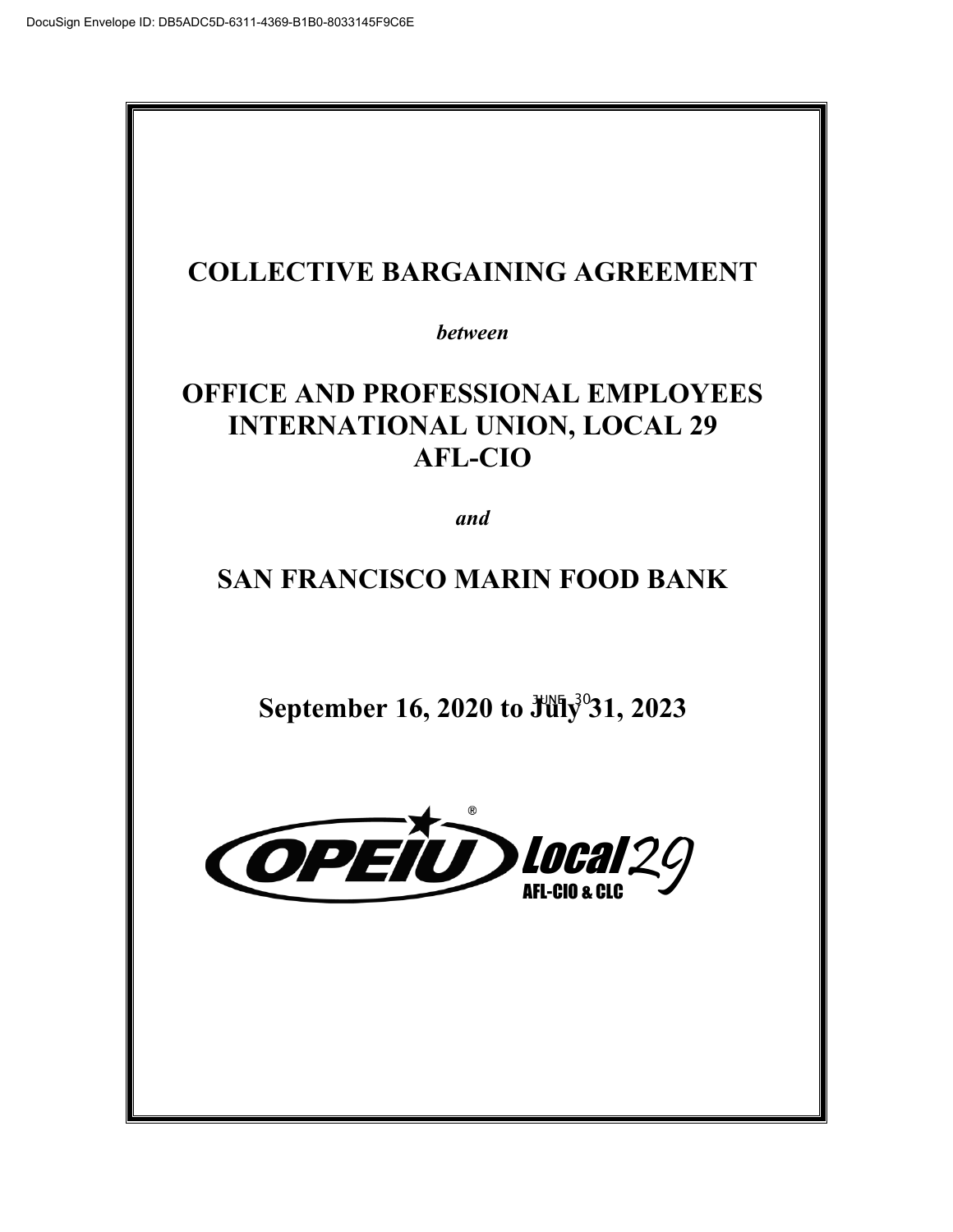# **TABLE OF CONTENTS**

| <b>ARTICLE 1.</b>  |                                             |  |
|--------------------|---------------------------------------------|--|
| <b>ARTICLE 2.</b>  |                                             |  |
| <b>ARTICLE 3.</b>  |                                             |  |
| <b>ARTICLE 4.</b>  |                                             |  |
| <b>ARTICLE 5.</b>  |                                             |  |
| ARTICLE 6.         |                                             |  |
| <b>ARTICLE 7.</b>  | DISCIPLINARY ACTION, SUSPENSION, DISCHARGE4 |  |
| <b>ARTICLE 8.</b>  |                                             |  |
| <b>ARTICLE 9.</b>  |                                             |  |
| <b>ARTICLE 10.</b> |                                             |  |
| <b>ARTICLE 11.</b> |                                             |  |
| <b>ARTICLE 12.</b> |                                             |  |
| <b>ARTICLE 13.</b> |                                             |  |
| <b>ARTICLE 14.</b> |                                             |  |
| <b>ARTICLE 15.</b> |                                             |  |
| <b>ARTICLE 16.</b> |                                             |  |
| <b>ARTICLE 17.</b> |                                             |  |
| <b>ARTICLE 18.</b> |                                             |  |
| <b>ARTICLE 19.</b> |                                             |  |
| <b>ARTICLE 20.</b> |                                             |  |
| <b>ARTICLE 21.</b> |                                             |  |
| <b>ARTICLE 22.</b> |                                             |  |
| <b>ARTICLE 23.</b> |                                             |  |
| <b>ARTICLE 24.</b> |                                             |  |
| EXHIBIT "A"        |                                             |  |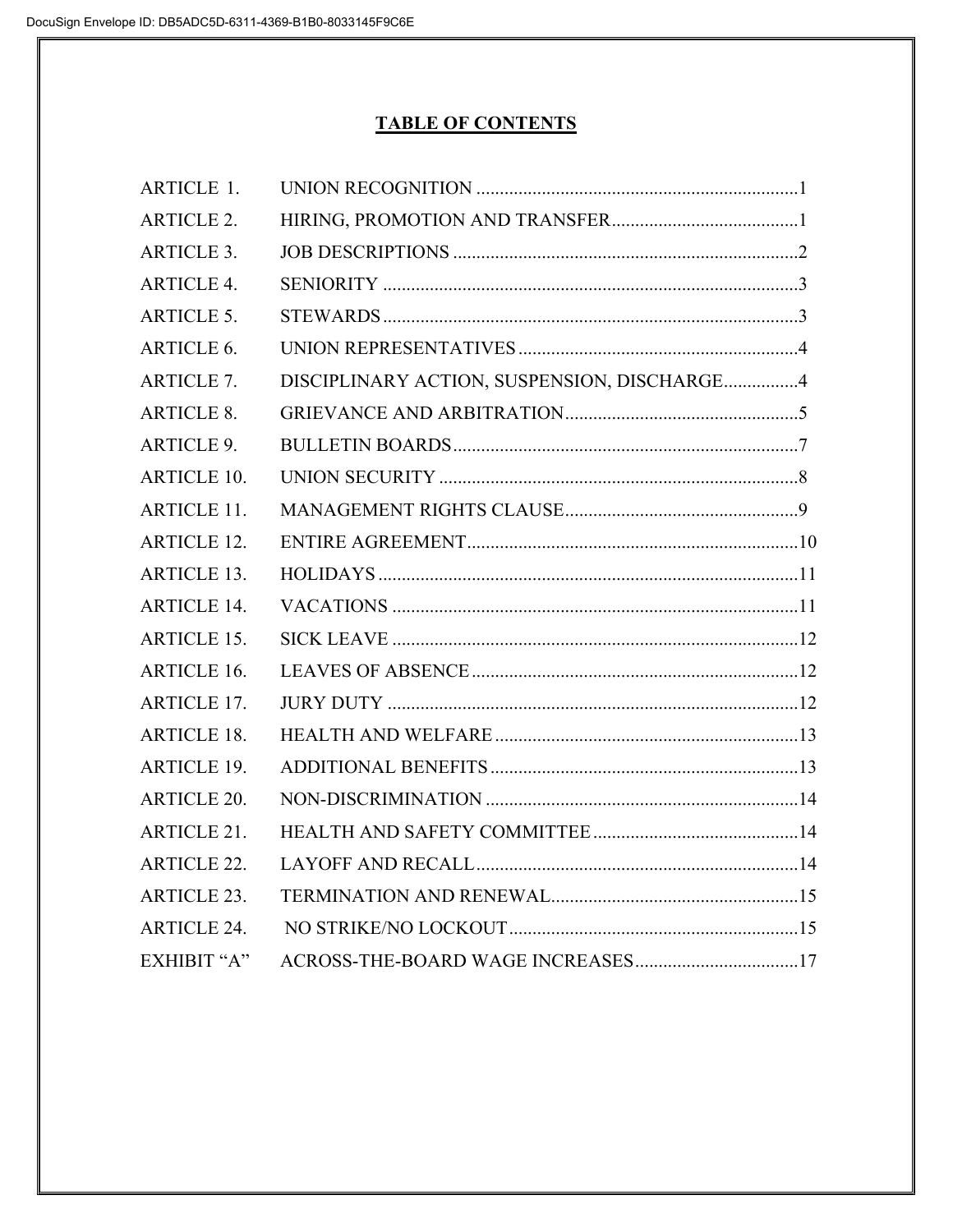9/16/2020 – 07/31/2023

#### **AGREEMENT**

THIS AGREEMENT is entered into on the  $16<sup>th</sup>$  day of September, 2020, by and between the SAN FRANCISCO-MARIN FOOD BANK, hereinafter referred to as "the Employer", and OFFICE AND PROFESSIONAL EMPLOYEES UNION, LOCAL 29, OFFICE AND PROFESSIONAL EMPLOYEES INTERNATIONAL UNION, AFL-CIO, CLC, hereinafter referred to as "the Union."

## **PREAMBLE**

The Employer and Union agree that all employees shall treat each other, regardless of position, with dignity, respect, courtesy, trust, and without harassment.

## **ARTICLE 1. UNION RECOGNITION**

The Union is recognized by the Employer as the exclusive bargaining representative of the Employees whose scope of job classifications were listed in the SF- Marin Food Bank's Voter Eligibility List for NLRB Case No. 20-RC-249726 in addition to the Union contested positions of Government Affairs Manager, Community Engagement Manager, and Receptionist, which do not fall within one (1) of the excluded categories or employees referred to in the next sentence. All other employees including, but not limited to Executive Staff, Managers and Department Heads, Confidential Employees, and Supervisors as defined in the National Labor Relations Act are excluded from the bargaining unit.

#### **ARTICLE 2. HIRING, PROMOTION AND TRANSFER**

(A) New Hires

The Employer may hire employees from any source. The provisions that the Employer may hire employees from any source shall apply to new hires only. Any person may be employed who, in the judgment of the Employer, will make the best employee, and the Employer shall be sole judge of the fitness of any applicant for the job.

(B) Job Posting

The Employer will make reasonable efforts to provide growth and promotional opportunities to its existing union staff. In that effort, all position vacancies shall be posted on the Employer's website and to a designated bulletin board in each facility. The employer will wait a minimum of ten (10) days after the position is posted before hiring.

(C) Job Postings Provided to Steward A copy of all position vacancy postings for positions subject to this Agreement shall be provided to a designated steward at the time of posting.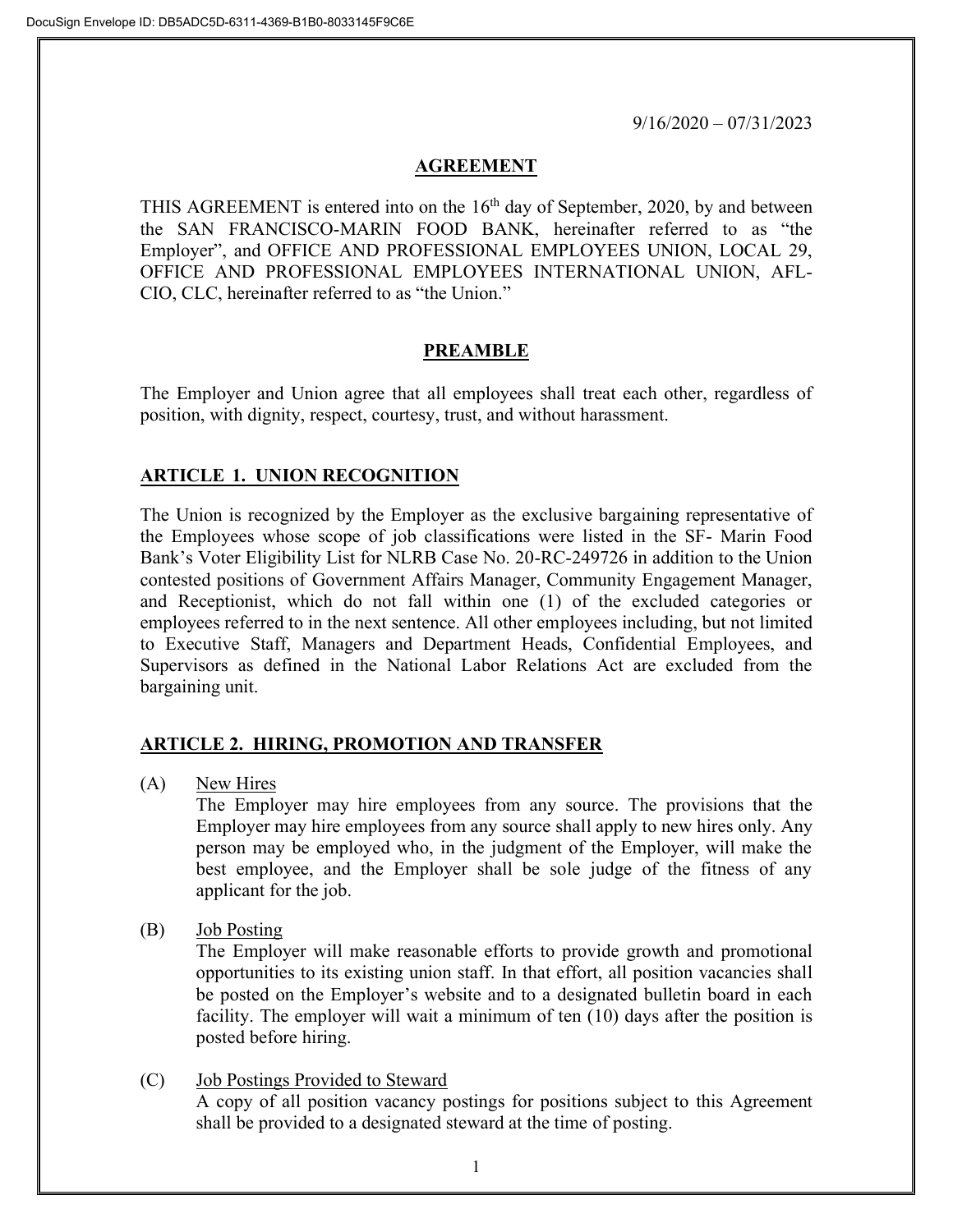## **ARTICLE 2. HIRING, PROMOTION AND TRANSFER** *- continued*

- (D) Interviews of Internal Applicants Qualified internal applicants who submit an application within the designated ten (10) day internal posting time period shall be interviewed for a union position vacancy.
- (E) Training Period for Promotion to Higher Level Employees who are promoted to a higher level shall undergo a training period of up to thirty (30) calendar days.
- (F) Training Period for Lateral Transfers Employees who are accepted for a lateral transfer within the same wage level shall be subject to a maximum training period of thirty (30) calendar days. A lateral transfer shall not affect pay rates or seniority.
- (G) Training and Wage Rates for Transfer to a Lower Level

Employees who apply for and accept positions of a lower level shall be subject to a maximum training period of thirty (30) calendar days. Employees who apply for and accept positions at a lower level as a result of position elimination, layoff, reduction in hours, or other involuntary displacement at any time after such displacement has been announced or otherwise confirmed shall have their salary red circled for up to six (6) months after which the employee's salary will be reduced to the appropriate rate at the new level. Employees who apply for and accept positions at a lower level on their own initiative, absent any involuntary displacement or reduction in hours, shall be paid at the rate appropriate for their seniority step at the new lower level.

(H) Return to Former Position

If the employee is not certified competent and/or does not wish to remain in the new position within thirty (30) calendar days, he/she may return to his/her former position at the appropriate level and wage class for that position with no loss or penalties.

(I) Lead Positions All lead vacancies shall be posted as open, competitive positions.

## **ARTICLE 3. JOB DESCRIPTIONS**

(A) Job Descriptions Maintained and Updated

Job descriptions for each job classification shall be prepared and maintained and shall be updated as necessary. Updated job descriptions shall be provided to a union steward and union representative via email. Nothing stated in this Agreement will restrict employees from performing duties not stated in the job description. Employees assigned to work in classifications for a higher pay grade for more than one day will be paid at a rate at least equal to the minimum of the higher pay grade for the duration of the assignment.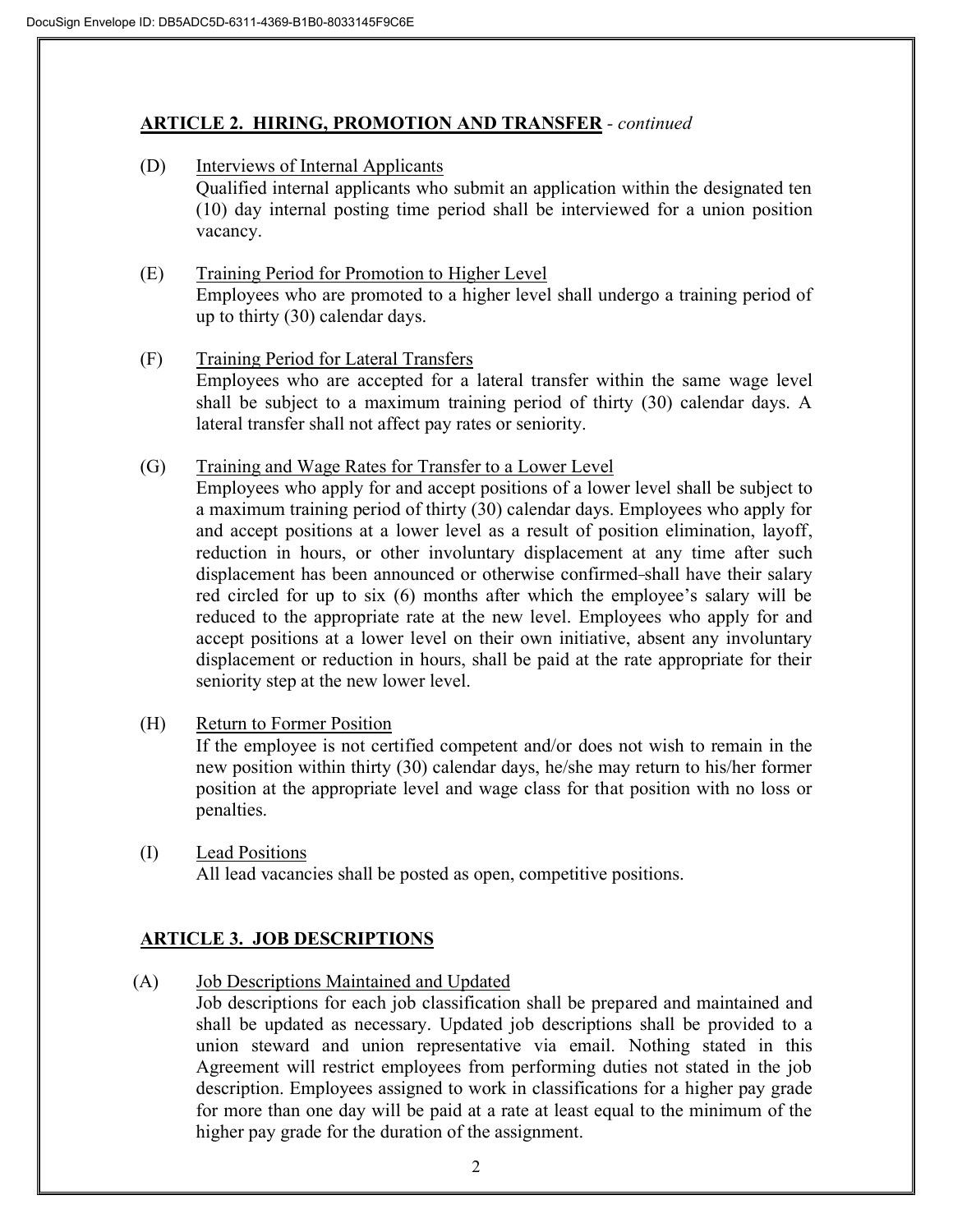## **ARTICLE 3. JOB DESCRIPTIONS** *- continued*

- (B) Employee to Receive Copy of Job Description Each employee shall be given a copy of his/her position's job description upon hire to any new position and upon revision of their current job description.
- (C) Change to Job Duties Requiring Training In the event changes or additions are made to an employee's job description or job duties, or in the event that new technology or equipment is introduced into a department, the Employer will provide affected employees with training as needed so they may adapt to the changes. Method, duration and location of training will be determined solely by the Employer.

# **ARTICLE 4. SENIORITY**

- (A) Definition of Seniority Seniority refers to the length of continuous service by an individual employee.
- (B) Effect on Seniority of Time Spent Out of the Bargaining Unit Should a union employee accept a non-bargaining unit position, and then return to a bargaining unit position within a twelve (12) month period, their seniority in the bargaining unit shall remain. Should this period of time exceed twelve (12) months, seniority for the purposes of wages, transfers, vacation selection, or any other rights governed by seniority shall be lost.
- (C) Break in Seniority Seniority shall be broken by discharge, resignation or twelve (12) months after layoff or commencement of disability.

## **ARTICLE 5. STEWARDS**

(A) Number of Stewards

The Union may elect or appoint up to six (6) stewards**.** The Employer shall be notified in writing of each steward change before a new steward officially begins service.

- (B) Steward Activities During Off Duty Time Such stewards make every effort to limit their activities to non-work times and to times when the employees whom they represent are off duty, unless requested by the employer to perform services during worktime**.** However, stewards will be compensated for time spent attending any Weingarten meetings.
- (C) Notification to Employer of Steward Changes If the Employer has not been notified of a new steward appointment, such steward shall not be authorized to represent an employee or in any way participate in administering this agreement.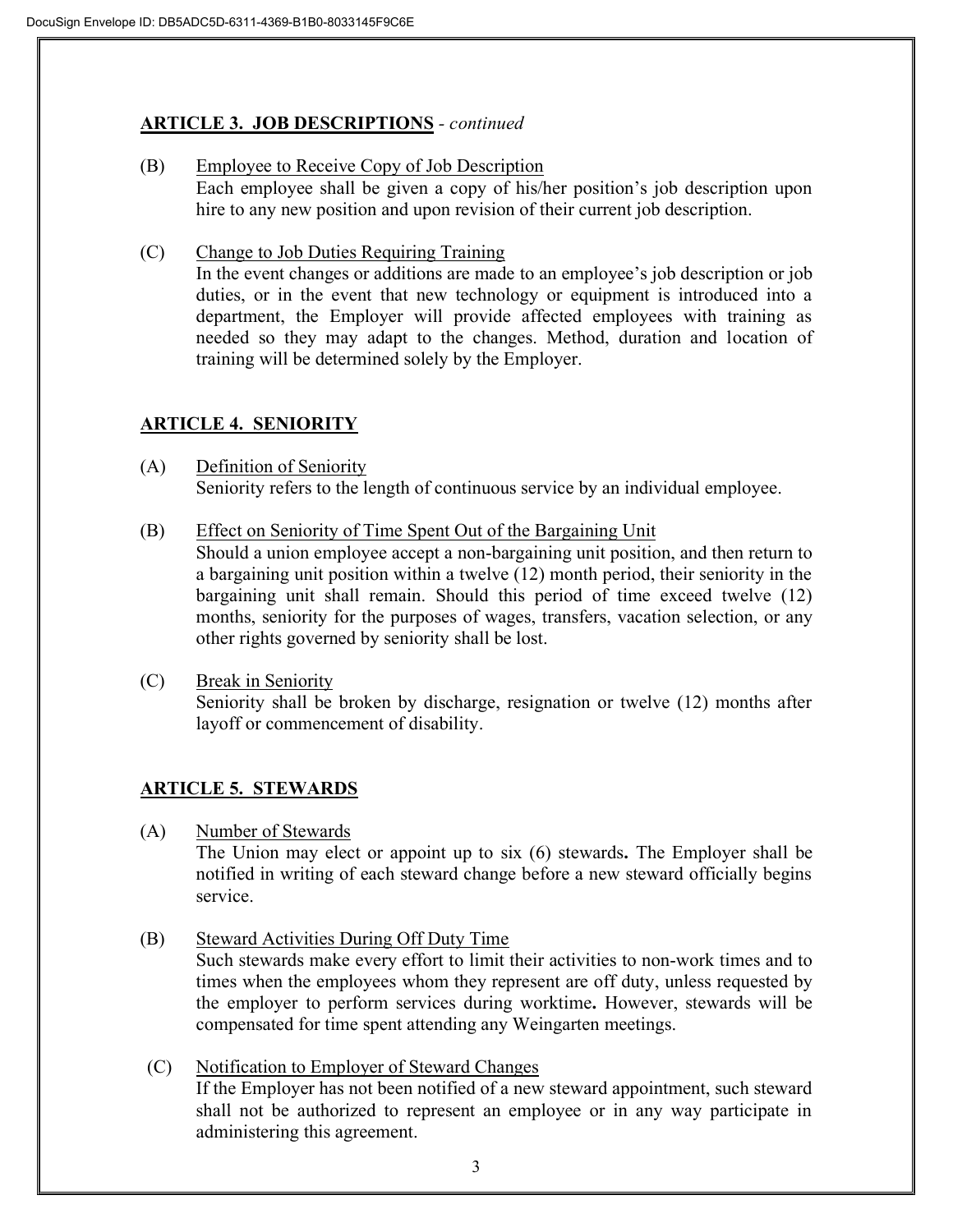#### **ARTICLE 6. UNION REPRESENTATIVES**

(A) Union Representative Access

Authorized representatives desiring to observe the operation of this Agreement at the two San Francisco and Marin Food Bank warehouse/office locations shall notify the Vice President of Human Resources twenty-four (24) hours in advance. A designated shop steward shall accompany the representative on tour. A representative may not interrupt work or communicate with the employees while they are on working time.

(B) Grievance Investigation at the Worksite

In the event that an authorized representative of the Union wishes to investigate a grievance by way of a tour, the Vice President of Human Resources will make arrangements for such tour so that there will be the least possible work interruption. In order to expedite the procedures, it is expected that a tour can be arranged within three (3) working days of the notice of the grievance. A representative may not interrupt work or communicate with the employees while they are on working time.

## **ARTICLE 7. DISCIPLINARY ACTION, SUSPENSION, DISCHARGE**

(A) Introductory Period

Employees shall be employed for a ninety (90) day introductory period during which they may be terminated for any reason which the Employer considers just and sufficient. Working hours do not include sick leave, vacation leave, unpaid leave, disability leave, and/or any hours where an employee is not performing job duties. A manager may extend the introductory period one time only for a maximum of thirty (30) days upon approval by the Union. This extension shall be in writing to the employee, with a copy to their personnel file and the Union.

(B) Just Cause for Discipline

Following the introductory period, the Employer shall have the right to discipline, suspend, and/or discharge employees for just cause. The employee shall have the right to protest such action through the grievance procedure.

(C) Progressive Discipline

The following progressive discipline may be administered at the discretion of the Employer:

-Verbal warning -Written warning -Suspension or final warning in lieu of suspension -Termination

One or more of these steps may be skipped, including going to immediate termination, as determined by the Employer depending on the reason of the discipline and/or termination.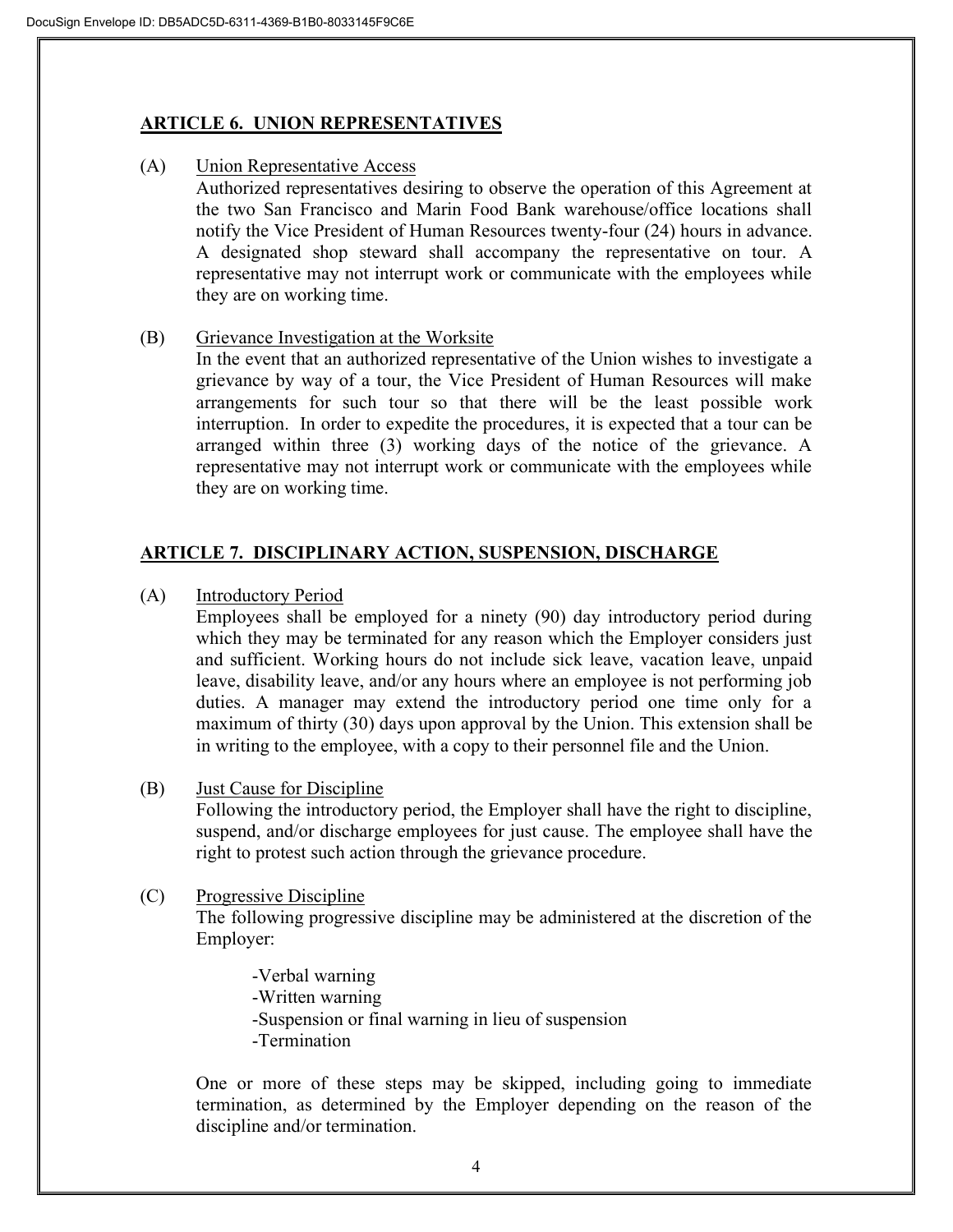## **ARTICLE 7. DISCIPLINARY ACTION, SUSPENSION, DISCHARGE** *- continued*

- (D) Investigations and disciplinary meetings. Any investigatory action or disciplinary meeting will be conducted by HR or an HR-designee.
- (E) Union Member May Request a Steward be Present An employee may request that a union steward be present in meetings during which disciplinary action is being taken or during investigatory meetings which may lead to disciplinary action. This request may be made at any time during the meeting.
- (F) Management May Request a Witness be Present Management may request that a witness be present in meetings during which they are administering disciplinary action. This request may be made at any time during the meeting.

#### (G) Employee Signature

Employee signatures may be requested on warning notices as an acknowledgement of receipt, but not as an admission of guilt.

- (H) Record of Disciplinary Notices and Copies to Union A copy of each warning notice shall be placed in the employee's personnel file. The Employer shall also forward a copy of a warning or other disciplinary notice to a union steward and the union office. Each disciplinary notice shall clearly state in the subject line the level of disciplinary action that is being taken.
- (I) Employee Response to Discipline

An employee may file a response to any warning notice as outlined in the GRIEVANCE AND ARBITRATION ARTICLE of the contract. If an employee does not wish to file a formal grievance, but still wishes to respond to a warning notice, the employee may do so at any time. Failure to file comments shall not be viewed as being in agreement with the warning notice.

## **ARTICLE 8. GRIEVANCE AND ARBITRATION**

#### Grievance Definition, Purpose and Procedure

The purpose of the procedure set forth below is to provide the Employer, the employees, and the Union with an orderly means of resolving disputes that may arise between them. It shall be the exclusive means for the resolution of employees' and Union grievances against the Employer.

The calculation of periods of time shall exclude periods within which the Employer is closed during holidays or other complete shutdown. "Days" shall be defined as working days.

Grievances that are not filed within the specified time limits are waived. Failure of the Employer to act within any time limit set forth herein shall entitle the grievant to proceed to the next step.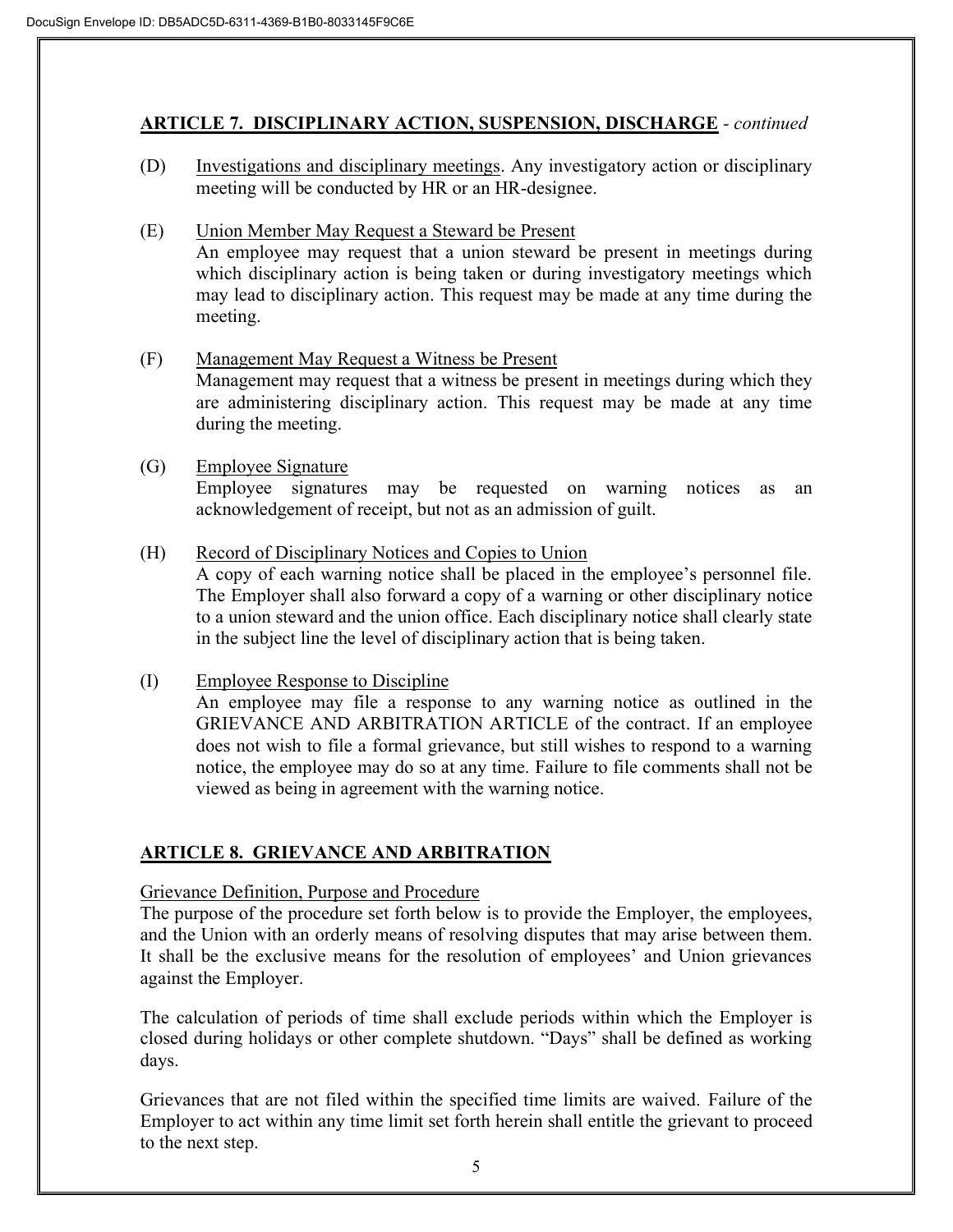## **ARTICLE 8. GRIEVANCE AND ARBITRATION** *- continued*

Grievances shall be processed in accordance with the procedures as outlined below:

(A) Discharge and Suspension

Except in cases where an employee can be suspended or discharged without a warning letter, an employee subject to suspension or discharge shall be allowed to remain on the job without loss of pay, or be placed on paid administrative leave at the choosing of the employer, unless and until the suspension or discharge is sustained under the grievance procedure. The Union agrees that it will not unreasonably delay the processing of such cases. An employee remaining on the job under this provision may be removed from service if he/she commits another disciplinary offense for which he/she is subject to suspension or discharge without a warning letter under this Agreement.

## (B) Resolution of Grievances:

- Step 1. Meeting with Manager: Should any controversy, dispute or disagreement constituting a grievance arise during the term of this Agreement, prior to filing a grievance, the employee or steward will (1) send an email or other written communication describing the proposed grievance to the Vice President of Human Resources or other person designated by the Employer and (2) discuss the matter with the Vice President of Human Resources or other person designated by the Employer. The email and subsequent discussion shall occur with five (5) days (exclusive of Saturdays, Sundays and contract holidays) of the date the employee knew or by reasonable diligence could have known of the alleged occurrence. If the employee so requests, the union steward, or another employee if the steward is not available, may also be present. The Vice President of Human Resources or other person designated by the Employer will provide an answer in writing to the employee and/or the union steward no later than the end of five (5) days (exclusive of Saturdays, Sundays and contract holidays) following presentation of said controversy, dispute, or disagreement. If this does not resolve the disagreement, such dispute shall be addressed as follows:
- Step 2. Written Grievance: The employee's grievance shall be submitted in writing by the union steward or union representative to the Vice President of Human Resources or other representative designated by the Employer within ten (10) days (exclusive of Saturdays, Sundays and contract holidays) of the Employer's written response to the employee as set forth in Step 1 above. The Vice President of Human Resources or other person designated by the Employer will provide an answer in writing to the employee and/or the union steward by the end of ten (10) days (exclusive of Saturdays, Sundays and contract holidays) following the presentation of the grievance.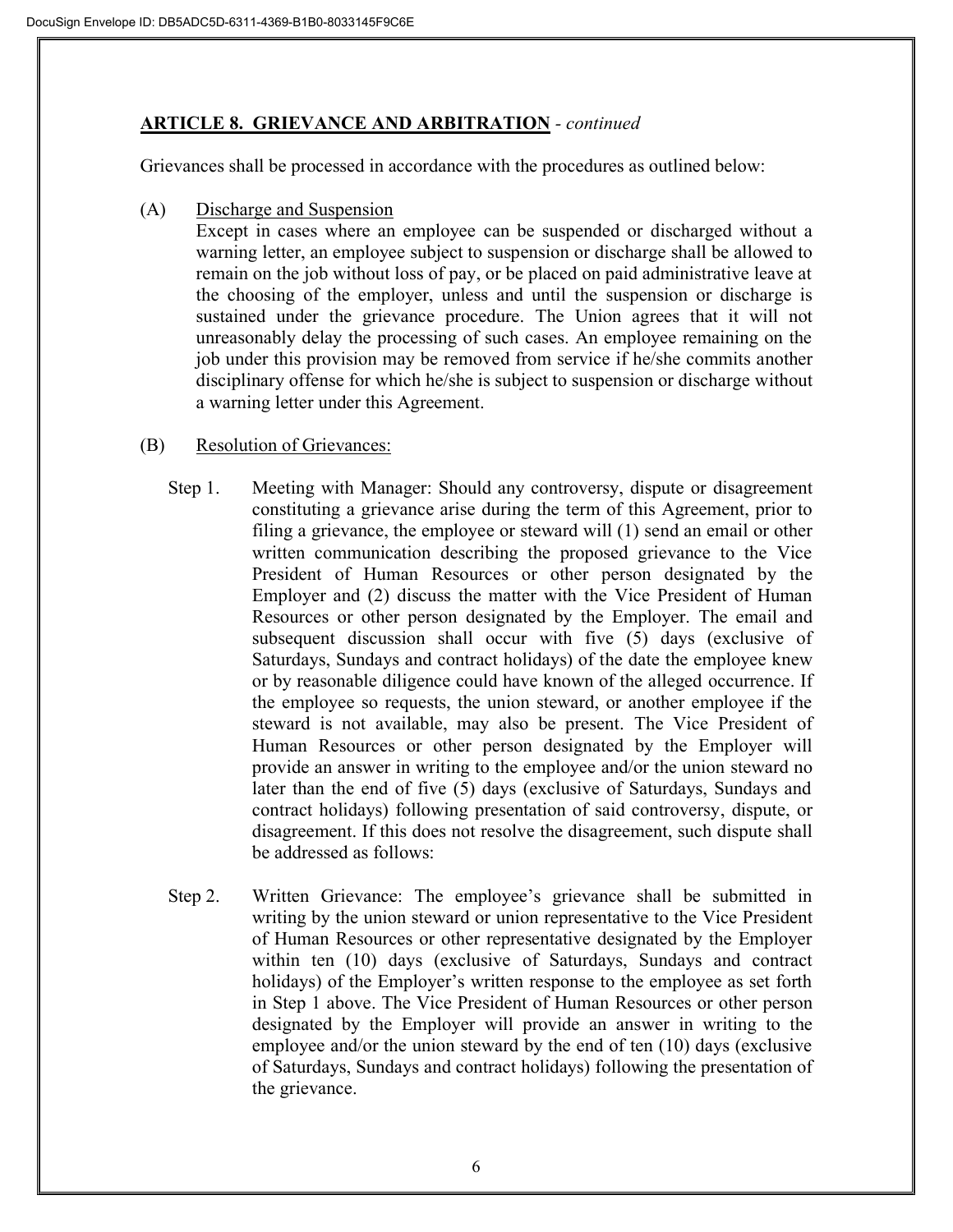#### **ARTICLE 8. GRIEVANCE AND ARBITRATION** *- continued*

- Step 3. FMCS Mediation: If the grievance is still not settled in Step 2, the Union shall within ten (10) days (exclusive of Saturdays, Sundays and contract holidays) of such written answer from Employer in Step 2, above, send written notice to the Employer setting forth the nature of the grievance, the individuals involved, the dates of occurrence, and remedy sought. A meeting with the Union, the Employer and a Mediator from the Federal Conciliation Service will be arranged and a mutually agreeable location and time to review and discuss resolution of the grievance. Any findings or recommendations of the Mediator shall not be utilized in arbitration should the grievance remain unresolved.
- Step 4. Arbitration: If the grievance is still not settled in Step 3, the Union shall, within ten (10) days after conclusion of Step 2 mediation (exclusive of Saturdays, Sundays and contract holidays) notify the Employer of its desire to submit the Grievance to Arbitration. Notification to submit the grievance to arbitration by the Union must be in writing. The Union and the Employer may select an arbitrator by mutual agreement within ten (10) days (exclusive of Saturdays, Sundays and contract holidays). If the Union and the Employer are unable to mutually agree on an arbitrator, the Union shall request a list of 5 arbitrators, all of whom are members of the National Academy of Arbitrators, from the American Arbitration Association ("AAA"). Within ten (10) days of receiving the list, the parties will select an arbitrator from the list by each deleting a name on the list, starting with the union. Of the three arbitrators remaining on the list, the arbitrator who has the earliest availability shall be the arbitrator selected by the parties. Each party shall bear the expense of the presentation of its own case. The decision of the arbitrator upon the question in dispute shall be final and binding upon the parties hereto, provided that the arbitrator shall not have the authority to change, alter, modify, or enlarge any of the terms or provisions of this agreement. The decision and award, if any, shall be based solely on the evidence presented to the arbitrator by the respective parties in the presence of each other. The arbitrator's fees shall be split evenly between the parties.

## **ARTICLE 9. BULLETIN BOARDS**

(A) Bulletin boards may be used for official notices concerning meetings, conferences, elections, and activities. The Union shall deliver notices to a designated steward for posting, with a copy to the Office of Human Resources. Human Resources will respond within 24 hours if there is a potential issue with the posted item.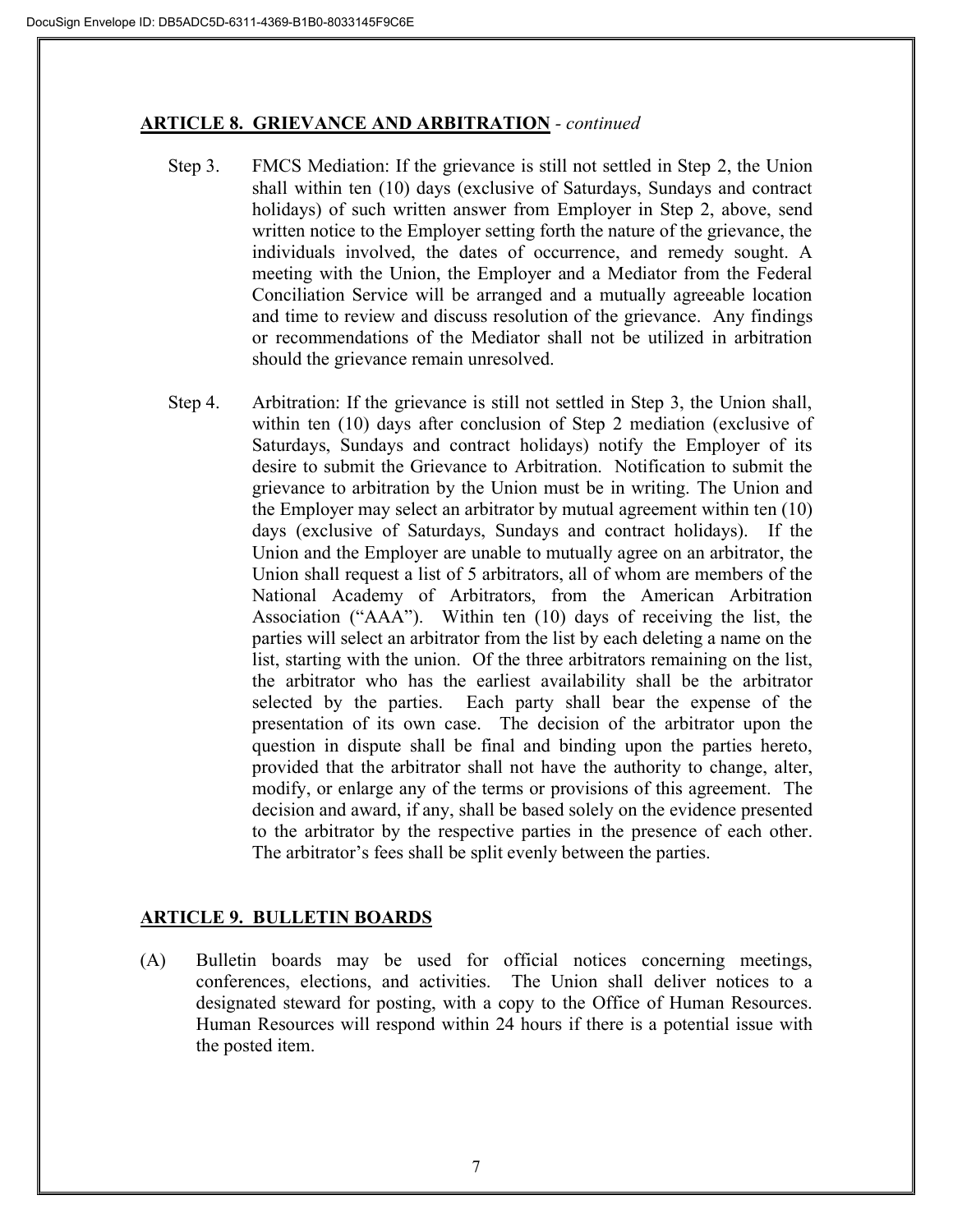## **ARTICLE 10. UNION SECURITY**

(A) Union Membership

All employees subject to this Agreement shall be required as a condition of continued employment to maintain their membership in the Union in good standing for the remainder of the term of the Agreement. All employees hired after the date of contract ratification, and who are subject to this Agreement, shall, not later than the thirty-first (31st) day following the commencement of employment, become and remain a member of the Union and in good standing for the life of the Agreement. "Membership in good standing" means the tender of periodic dues and initiation fees uniformly required by the Union as a condition of acquiring and retaining membership.

#### (B) Initiation Fee

Employees hired after September 16, 2020, will be subject to the full initiation fee. Employees shall pay the Initiation Fee via the employer's payroll deduction process. An employee may elect to pay the Initiation Fee over the first two months of employment.

(C) Counseling for Failure to Maintain Membership

If an employee has failed to maintain membership as required in paragraphs (A) and (B) above, and will therefore be subject to termination as described below, the Union may arrange a meeting with the Employee and a Union Representative to counsel the employee. The Vice President of Human Resources or his/her designee may be invited to be present at the meeting.

#### (D) Proof of Failure to Maintain Membership and Termination

The Employer, upon written notice and documentary proof that an employee has failed to maintain membership as required by paragraphs (A) and (B) above, shall terminate the employment of such employee unless the Employer has reasonable grounds for believing that Union membership, as set forth in paragraph (A), was denied or terminated for reason other than failure to maintain good standing as defined in paragraph (A).

#### (E) No Discrimination

Neither the Employer nor the Union, under the terms of this Agreement, shall in any way discriminate against any employee by reason of his/her membership or non-membership in the Union.

#### (F) Written Authorization for Payroll Deduction of Dues

Upon written authorization of the employee, the Employer agrees to make a deduction from the employee's paycheck for payment of union dues. The authorization shall remain in force until revoked in writing or until the employee is no longer on payroll due to termination or any leave without pay status. Dues and fees collected by the Employer will be transmitted to the Union within a reasonable period after the deductions are made. The Employer accepts no responsibility for errors or omissions.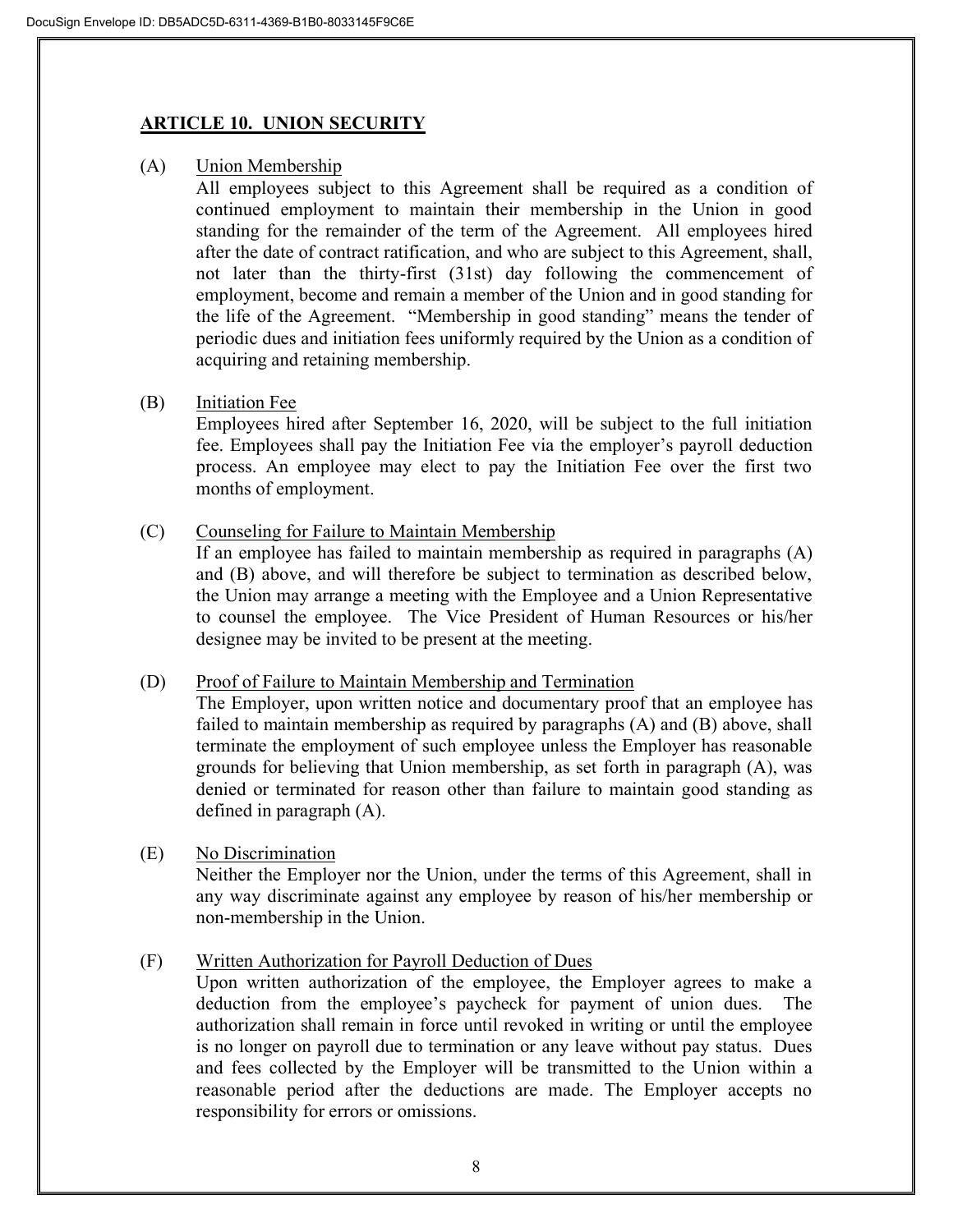#### **ARTICLE 11. MANAGEMENT RIGHTS CLAUSE**

The Employer retains, solely and exclusively, all the rights, powers, and authority exercised or possessed by it prior to the execution of this Agreement, except as expressly limited, delegated, or deleted by a provision of this Agreement. Any intent to change an existing practice of the employer not delineated in this Agreement will be communicated to the Union in writing within 5 days of the intent to change except in the event of a disaster or an emergency*.* Without limiting the generality of the foregoing, the rights, powers, and authority retained solely and exclusively by the Employer, except as limited, delegated, or deleted by this Agreement include:

- 1) To the executive management and administration of the Food Bank and its properties and facilities;
- 2) To manage, direct, and maintain the efficiency of its business and personnel;
- 3) To manage and control its departments, buildings, facilities, equipment, and operations;
- 4) To create, change, combine, or abolish jobs, departments, and facilities in whole or in part;
- 5) To discontinue work for business, economic, medical, or operational reasons;
- 6) To direct the workforce;
- 7) To increase or decrease the workforce;
- 8) To modify existing job descriptions and/or create new job descriptions;
- 9) To determine staffing patterns and levels and the number of Employees needed;
- 10) To lay off Employees;
- 11) To hire and promote Employees;
- 12) To suspend, discipline and discharge Employees;
- 13) To investigate Employee misconduct and implement appropriate disciplinary action;
- 14) To establish work standards;
- 15) To establish schedules of operations;
- 16) To establish goals and objectives of its Employees' performance;
- 17) To specify or assign overtime;
- 18) To require employees to record their hours (including meal periods)
- 19) To implement timekeeping payroll and system procedures;
- 20) To schedule and direct volunteers so long as it does not displace current bargaining unit staff members.
- 21) To assist in the work;
- 22) To determine working hours, shift, and days off;
- 23) To adopt rules of conduct, appearance and safety, and penalties for violations thereof;
- 24) To define and alter participant base;
- 25) To determine the type and scope of work to be performed and for the services to be provided to participants;
- 26) To determine the methods, processes, means, and places of providing service to participants;
- 27) To determine the quality of participant services;
- 28) To acquire and dispose of equipment and facilities;
- 29) To determine the places where work will be performed;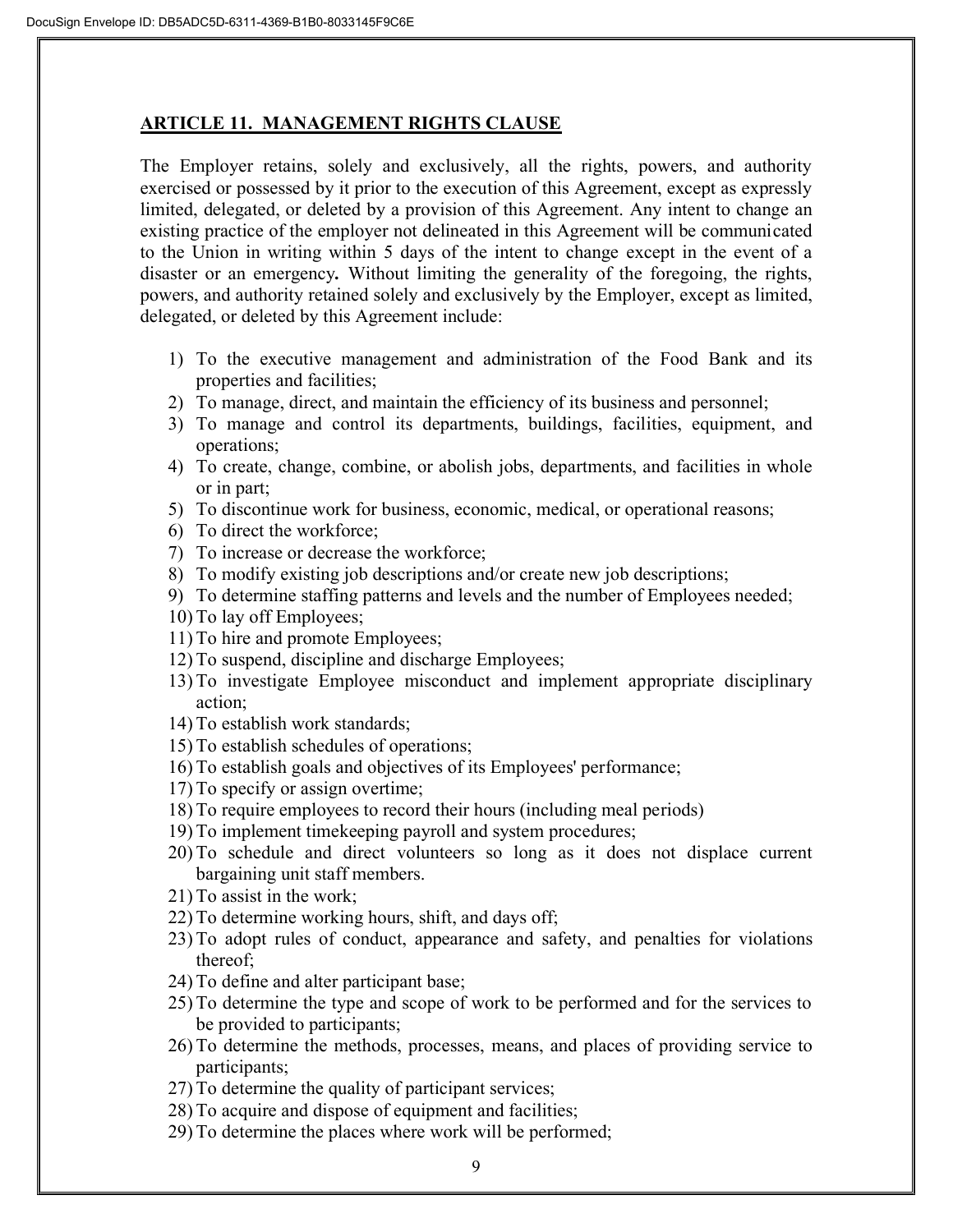#### **ARTICLE 11. MANAGEMENT RIGHTS CLAUSE** *- continued*

- 30) To hire temporary Employees for designated periods of time;
- 31) To pay wages and benefits in excess of those required by this Agreement;
- 32) To effect technological changes in its equipment and operations;
- 33) To sell, close, or dispose of all or part of the Facility;
- 34) To set the number, location, or types of facilities;
- 35) To set the organizational and financial structure of the Food Bank;
- 36) To select, retain, or discontinue all food and vending machine supplies and the prices of their products or services;
- 37) To determine the scope and services within levels of care, additions, or deletions to unit specific skills rosters;
- 38) To determine shifts, the types of shifts, and the number of hours which constitute a shift (e.g. 8, 10, 12) for any unit or other division or subdivision of the Food Bank;
- 39) To adopt reasonable rules and regulations;
- 40) To determine the financial policies including all accounting procedures, and all matters pertaining to public relations.

The exercise of the foregoing powers, rights, duties, and responsibilities by the Employer and the adoption of policies, rules, regulations, and practices in furtherance thereof, shall be the exclusive prerogative of the Employer except as limited by the specific terms of this Agreement.

## **ARTICLE 12. ENTIRE AGREEMENT**

This Agreement constitutes the full and entire Agreement between the parties, and supersedes any prior Agreement, commitments, understandings or practices, whether oral or written, between the Employer and the Union or the employees covered hereunder and expresses all obligations of and restrictions imposed upon the Employer.

The parties acknowledge that during the negotiations which resulted in this Agreement, each had the unlimited right and opportunity to make demands and proposals with respect to all proper subjects of collective bargaining; that all such subjects were discussed and negotiated upon; and that the Agreements contained herein were arrived at after the free exercise of such rights and opportunities. Accordingly, the Employer and the Union for the term of this Agreement each voluntarily and unqualifiedly waives the right to bargain, and each agrees that the other shall not be obligated to bargain collectively with respect to any subject matter not specifically referred to or covered in this Agreement even though such subject matter may not have been within the knowledge or contemplation of either or both of the parties at the time they negotiated or executed this Agreement.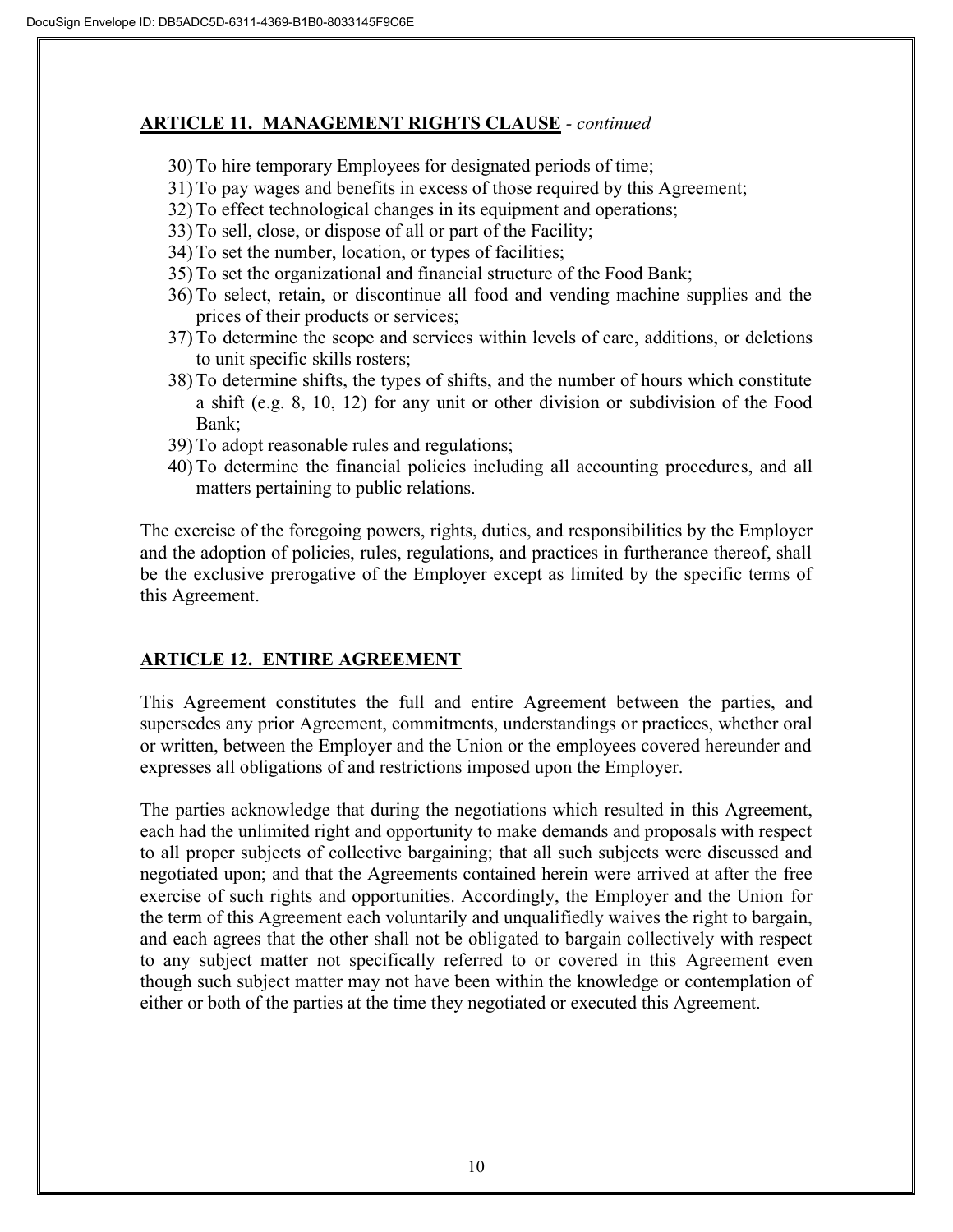# **ARTICLE 13. HOLIDAYS**

| Section 1. | The following days are designated as paid holidays: |  |  |  |
|------------|-----------------------------------------------------|--|--|--|
|            |                                                     |  |  |  |

| New Year's Day                | Thanksgiving Day           |
|-------------------------------|----------------------------|
| Martin Luther King's Birthday | Day after Thanksgiving Day |
| President's Day               | Christmas Eve              |
| Memorial Day                  | Christmas Day              |
| Independence Day              | 1 Floating Holiday         |
| Labor Day                     |                            |

Employees will be granted 1 Floating Holiday per 12-month period. Floating Holidays will be capped at 1 Floating Holiday per 12-month period. Holidays, including the floating holiday, do not accrue and shall not be paid out on termination.

# **ARTICLE 14. VACATIONS**

#### Section 1.

Each Department will maintain its own vacation schedule. A department may black out days for which vacations will not be granted. The blackout days will be posted by November 15 of each year. From November 15<sup>th</sup>-January 1<sup>st</sup>, the Employer shall not alter nor add to the blackout days for the next calendar year*.* The Seniority List for vacation bidding will be posted and/or distributed to the employees of each department by November 15. Employees may submit bids for vacations by December 1 of each year for the following year. The most senior employee shall be granted preference as to their first choice for vacation. Thereafter, the next most senior employee shall be granted preference for their first choice of vacation so as long as it has not already been awarded, and so forth, until all of the bids have been considered. The Employer shall notify employees of the vacation schedule by December 15. Any rebids will be submitted by December 20. The final vacation schedule shall be posted by January 1. Vacation requests received after December 20 will be considered on a first come basis and will be within the discretion of the Department manager, but will not unreasonably be denied.

#### Section 2.

All employees shall accrue vacation on the following schedule. All exempt and nonexempt full-time employees earn paid vacation at their regular rate of daily pay, as follows (for part-time exempt the rate is pro-rated):

- (A) First 2 years accrues at a rate of 8.68 hours to a maximum of 13 days per 12 months with a maximum vacation cap of 160 hours.
- (B) Years 3 to 4 accrues at a rate of 12 hours per month to a maximum of 18 days per 12 months with a maximum vacation cap of 160 hours.
- (C) Year 5 and thereafter accrues at a rate of 15.34 hours to a maximum of 23 days per 12 months with a maximum vacation cap of 200 hours.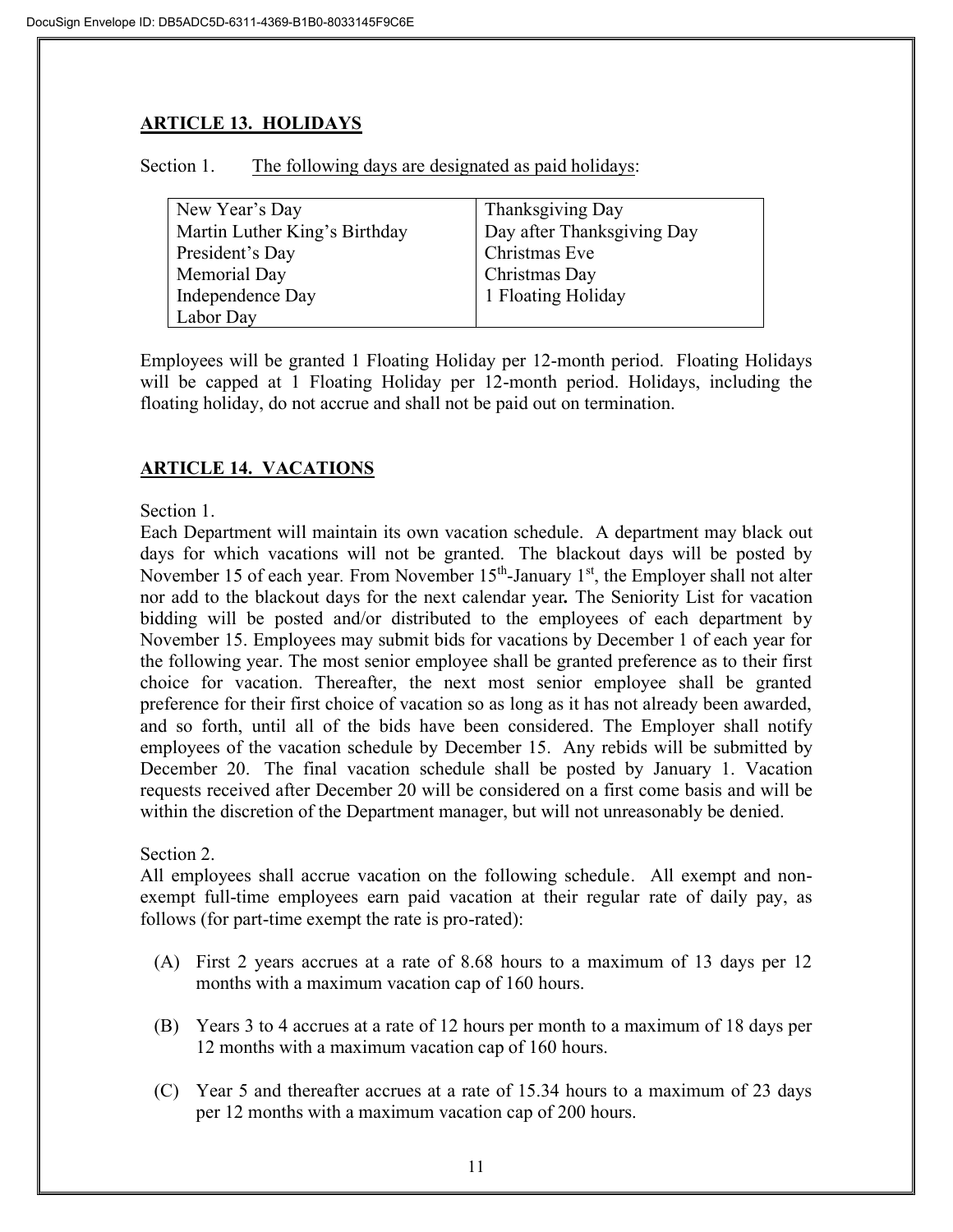## **ARTICLE 15. SICK LEAVE**

All exempt and full-time non-exempt employees accrue paid sick leave at the rate of four hours per pay period (for part-time exempt, the amount is prorated). Sick leave benefits may be accrued up to a maximum of 30 days (240 hours) of sick leave. Once an employee reaches this maximum number, no more sick leave will be earned until some of those hours are used.

Non-exempt part-time employees accrue paid sick leave at the rate of four hours per pay period, on a prorated basis. Sick leave benefits may be accrued up to a maximum of nine days (72 hours) of sick leave. Once an employee reaches this maximum number, no more sick leave will be earned until some of those hours are used.

## **ARTICLE 16. LEAVES OF ABSENCE**

Section 1. Bereavement Leave:

Regular fulltime employees will be eligible to take up to 3 days of paid bereavement leave in the event of an immediate family member. In the event the employee must travel more than 100 miles from the San Francisco office**,** the Employee will be eligible to take up to 5 days of paid bereavement leave in the event of an immediate family member's death.

Section 2. Military Service:

Employees who are in the military reserve shall be granted two (2) weeks without pay. Employees may use accrued leave for this purpose.

#### Section 3. Leave for Union Business:

Upon prior approval from the Employer no more than one employee may receive a leave of absence without pay for a period of up to ten (10) days each calendar year to attend Union sponsored conferences or conventions. This section does not apply to collective bargaining nor Weingarten meetings.

Section 4. Personal Leave without Pay:

The employee has the option to apply for one week of unpaid time off within a 12-month period. Before unpaid time off will be granted, an employee must exhaust all of their accrued vacation. A written request for unpaid time must be submitted at least two weeks in advance. Final approval will be at the discretion of the employer.

## **ARTICLE 17. JURY DUTY**

Employees can take up to a maximum of 80 hours, or ten days of paid jury/witness duty leave per year. Employees are expected to report for work whenever the court schedule permits.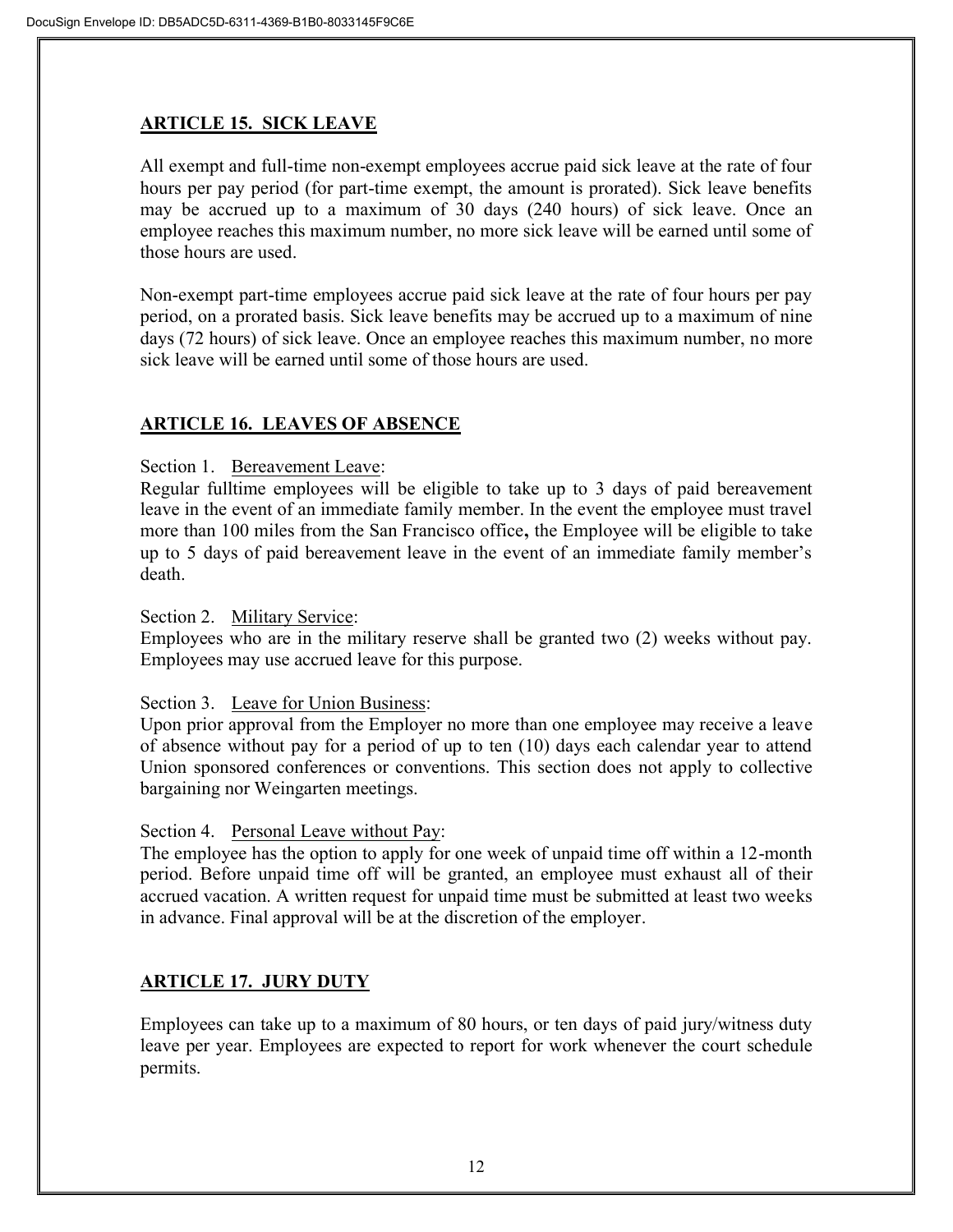#### **ARTICLE 17. JURY DUTY** *- continued*

If employees remain on jury duty beyond the period of paid jury duty leave, they may use vacation benefits or request an unpaid jury duty leave of absence. Upon completion of jury or witness duty, certification of the specific date(s) served must be provided to the Human Resources Manager.

## **ARTICLE 18. HEALTH AND WELFARE**

Section 1.

Eligible employees shall be covered by the same medical plan, receive the same medical and disability coverages, and be subject to the same plan co-pays and other terms and conditions applicable to the Employer's non-bargaining unit employees.

The employer agrees to pay 95% of the cost for the employee only coverage and 75% of the other three categories: employee + child (ren), employee + dependent/spouse, and employee + family.

## **ARTICLE 19. ADDITIONAL BENEFITS**

Section 1. Additional Language Abilities Compensation

Any Employee who is required, as specified in their job description and directed by their supervisor, to utilize a second language as a part of their regular duties shall receive an hourly pay premium of \$.50. Provided the employee has sufficiently passed the employer's approved language competency exam, the Employee assigned to translate documents shall receive an additional hourly premium \$.50 per hour (for a total of \$1.00 premium per hour).

#### Section 2. Cell Phone Reimbursement

All employees required to use their cell phones for work shall be provided, at the employer's discretion, either a cell phone or receive a \$40 monthly stipend for workrelated cell phone usage (unless staff can demonstrate actual expenses above and beyond the \$40 monthly stipend in which case full expenses will be reimbursed upon proof of the expenses).

Section 3. Employee SFMFB Assigned Email Addresses

Upon hire, all SFMFB Employees shall be assigned a work email address.

#### Section 4. Employee Personal Protective Gear

SFMFB agrees to provide all necessary personal protective gear for staff interacting with the community. For any employee requiring work boots, SFMFB agrees to provide \$250 per year for the employee to purchase such required work boots.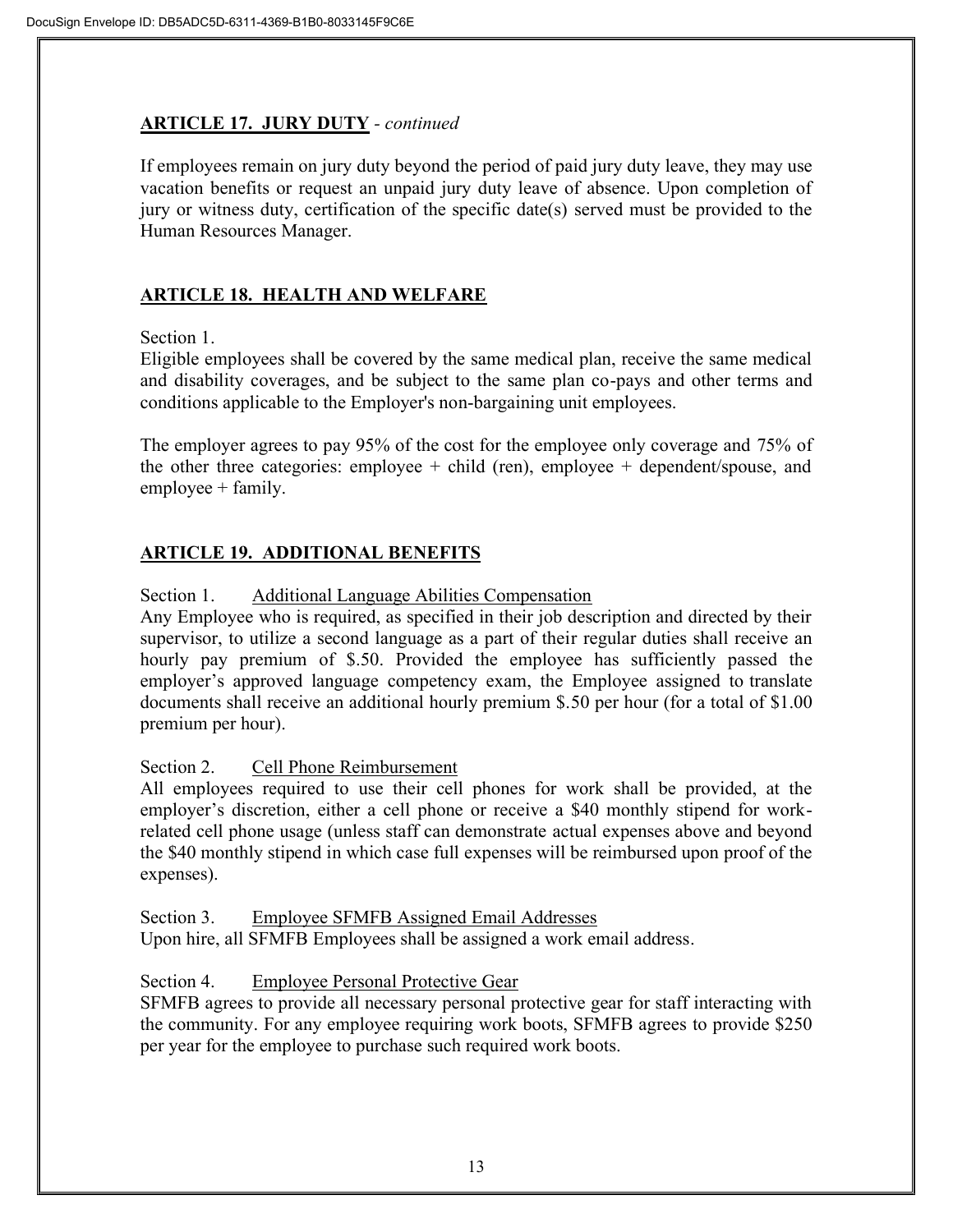## **ARTICLE 20. NON-DISCRIMINATION**

Neither the Union nor the Employer in carrying out their obligations under this Agreement shall discriminate in matters of hiring, training, promotion, transfer, layoff, discharge or otherwise because of race, color, creed, religion, national origin, United States Citizenship Status, Veteran Status*,* sexual orientation, gender, gender identity and expression, marital status, domestic partner status, disability, height, weight, medical condition or age.

## **ARTICLE 21. HEALTH AND SAFETY COMMITTEE**

The Employer and the Union will convene a monthly committee comprised of three members of the Union and three members of management to meet and discuss health and safety planning, concerns and issues within the operation of the SFMFB.

## **ARTICLE 22. LAYOFF AND RECALL**

Section 1.

- (A) In the event that the Employer determines that a reduction of the number of employees in the bargaining unit is economically necessary, staffing will be reduced in accordance with this Article.
- (B) Employees selected for layoff(s) will be in inverse order of seniority providing the residual employees possess the skills, abilities, and qualifications to perform the work of the remaining positions. Employees shall exhaust their layoff rights within their department**.** In these instances, the employee shall displace employees in the same grade within their department provided the employee is qualified to perform the available work. Employees who are displaced will be able to exercise the same layoff rights under this Article.
- (C) Employees who have been displaced due to a layoff will retain recall rights to their original classification and salary. Employees who return to their original classification will be entitled to their salary at the time of layoff; including applicable salary increases, if any.

Section 2.

When the Employer selects a particular bargaining unit employee(s) for layoff, the Employer will give such employee written notice of the effective date of the layoff. Advance notice will be provided as follows:

(A) The Employer will give thirty (30) calendar days' notice of layoff. The Employer will, upon receipt of a timely request from the Union, meet with the Union to discuss the layoffs.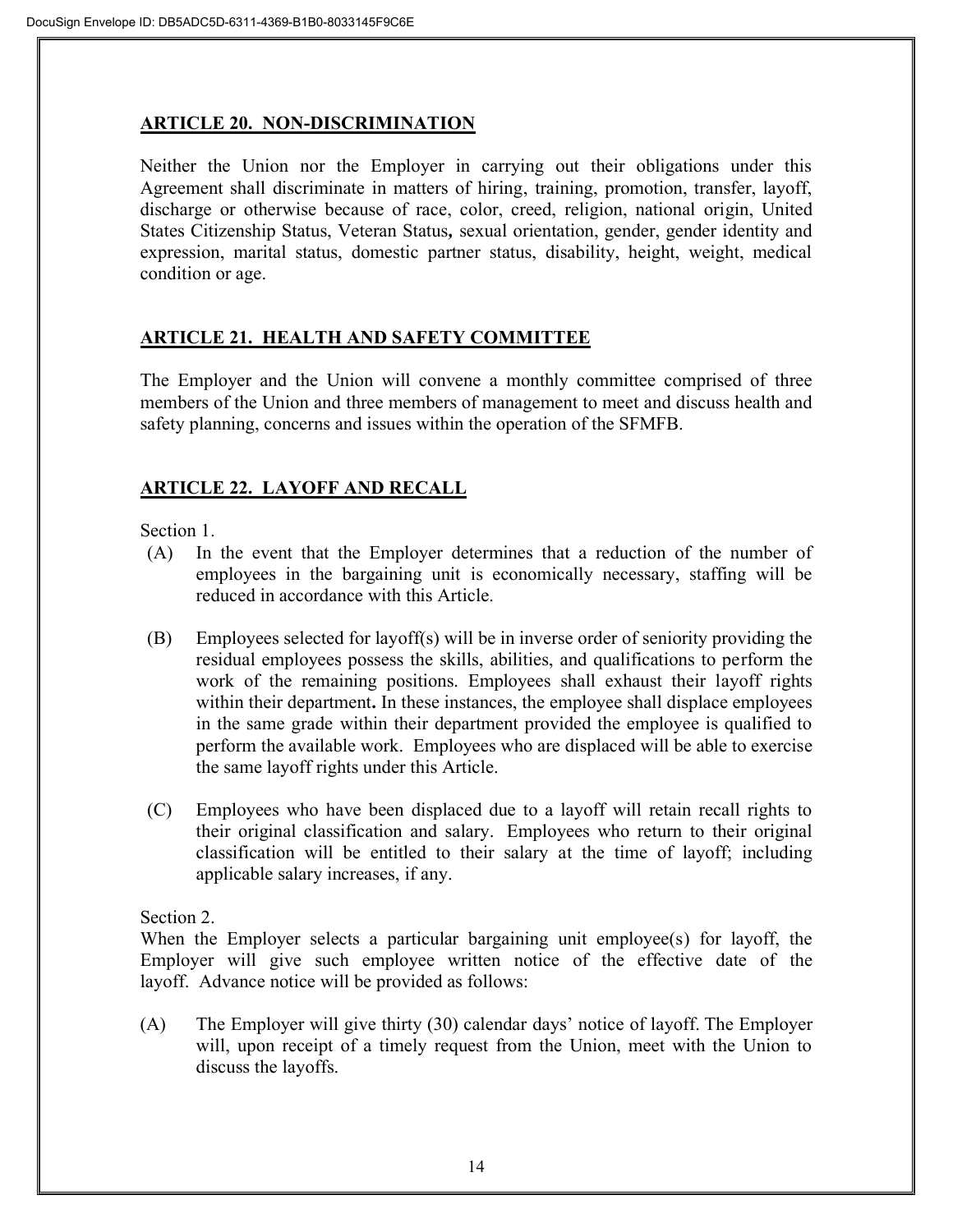#### **ARTICLE 22. LAYOFF AND RECALL** *- continued*

Section 3.

- (A) An employee who has been placed on layoff status shall be maintained on a Recall Eligibility List for a twelve (12) month period starting on the effective date of layoff and will be eligible for recall to vacant positions within the twelve (12) month recall period. The Employer shall recall to a vacant position the last employee placed on layoff status. Employees who are recalled to their former classifications in their former grade levels shall receive their former rate of pay in addition to any wage increases to their classifications during the period of time they were on the Recall Eligibility List.
- (B) The Employer shall not hire new employees while there are employees on the Recall Eligibility List who are available for recall and who are qualified for the position.

Section 4.

Notice of re-employment to an employee on the Recall Eligibility List shall be made by email and call to the last known email address and phone number of the employee. The recalled employee must notify the Employer within three (3) working days from date of receipt of notice of his/her intention of returning to work. The Employer shall determine the date the employee will return to work.

Section 5.

In the event of layoff, severance shall be paid at the rate of one week per year of service, up to a maximum of twelve weeks, upon execution of a general release.

## **ARTICLE 23. TERMINATION AND RENEWAL**

This Agreement shall be effective upon the date of ratification, and shall remain in full force and effect without change, addition or amendment (unless mutually agreed to as provided for elsewhere in this Agreement) through June 30,2023, and shall be renewed from year to year thereafter subject to reopening by either party upon ninety (90) days written notice to the other party prior to July 1, 2023, or any July 1 anniversary date thereafter.

## **ARTICLE 24. NO STRIKE/NO LOCKOUT**

Neither the Union nor the employees shall threaten to, or participate in, any strike, walkout, slowdown, sickout, sympathy strike or other work stoppage (collectively "work stoppage") during the life of this Agreement, and the Employer shall not lock out employees during the life of this Agreement. In the event of a work stoppage or threat thereof, the Union and it officers shall do everything within their power to end or avert the same.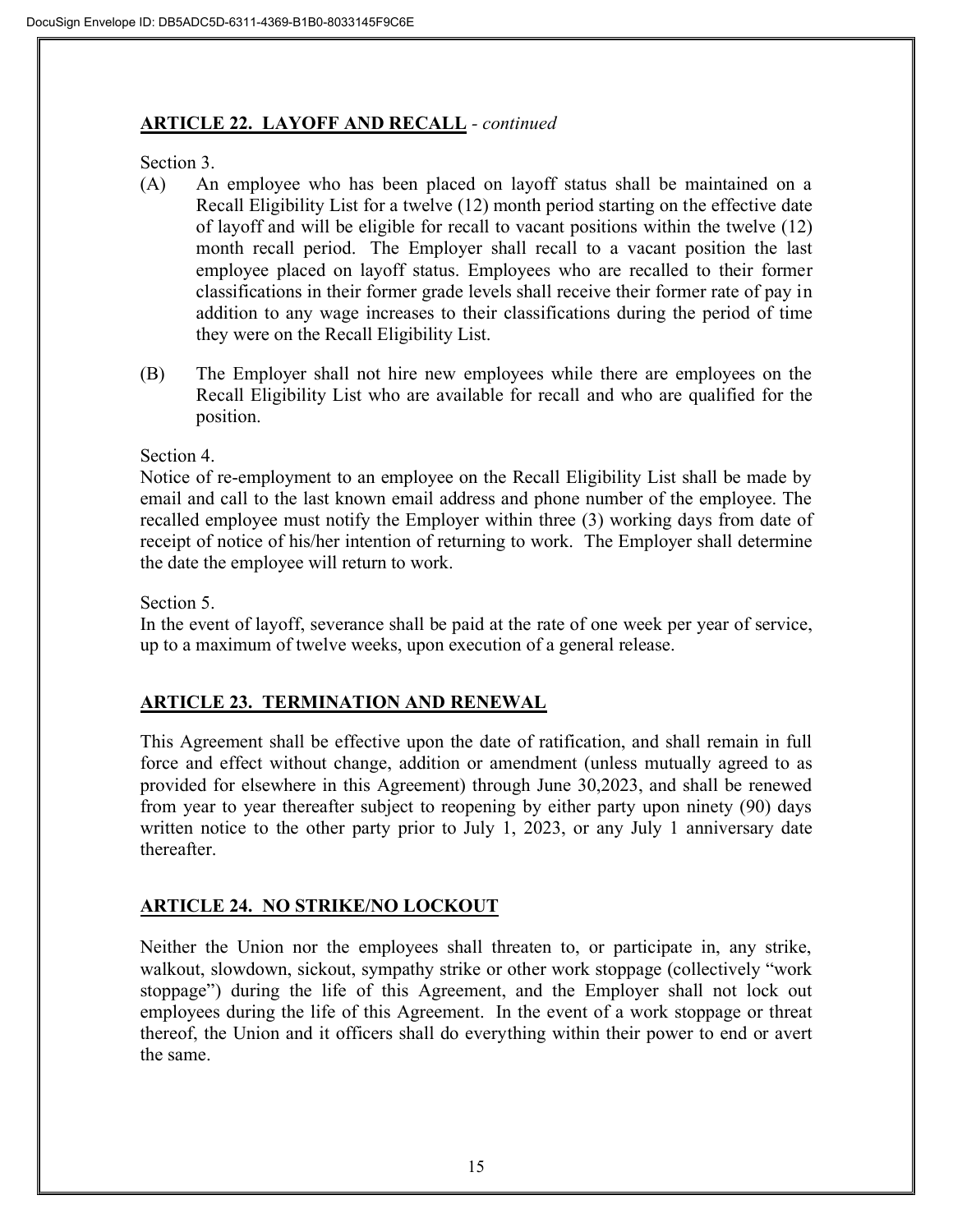-DocuSigned by:  $\mathsf{By}$   $\mathsf{By}$ :

 Nadia Chargualaf Tamara R. Rubyn *India Conguality*<br>
Nadia Chargualaf By: By: Tamara Rubyn<br>
Vice President of Human Resources President/Business Manager

Date:  $\frac{10}{2}/2020$  Date:  $\frac{10}{2}/2020$ 10/2/2020

#### **SAN FRANCISCO MARIN FOOD OFFICE & PROFESSIONAL EMPLOYEES BANK INTERNATIONAL UNION, LOCAL 29 AFL-CIO**

DocuSigned by:

DocuSigned by:

Natalie Naylor By:

> Natalie Naylor San Francisco Director of Representation

Date:  $\frac{10}{2}$  /2020

NN/lm(SFMB 2020-2023) cwa:9415/afl-cio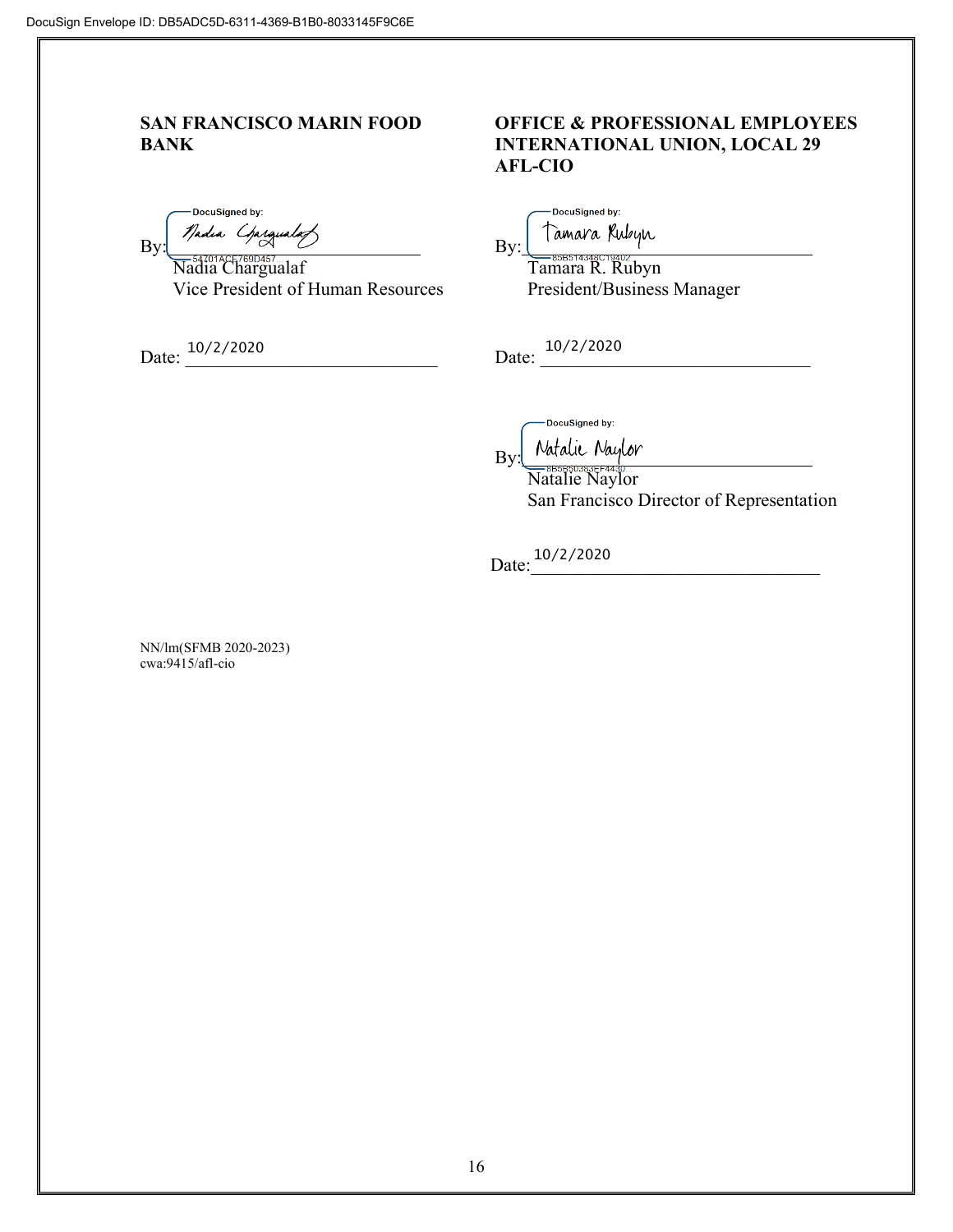## **EXHIBIT "A" ACROSS-THE-BOARD WAGE INCREASES**

Effective 7/1/2020 - Across-the-board increases: 3% Effective 7/1/2021 - Across-the-board increases: 3% Effective 7/1/2022 - Across-the-board increases: 3%

\*The Across the Board Wage increase will be applied to the employee's regular base rate of pay.

\*For all bargaining unit employees employed at the time of ratification, the Employer shall pay a bonus equivalent to 1% of the employee's annualized rate of pay based on the base rate in effect on September 1, 2020 and prorated for part-time employees payable within 30 days of ratification.

## **Longevity Increases**

Throughout the duration of this contract, effective at the start of each of SFMFB's fiscal years, all bargaining unit employees' compensation will be adjusted so that it is at least equivalent to the minimum dollar amount associated with their role grade and years of service (YOS) in that role, as described in the below salary table.

## **July 1, 2020 Wage Scale Minimums Hourly Rates**

Across-the-Board Increase of 3% from Current Wage. The Across the Board Wage increase will be applied to the employee's regular rate of pay.

No member will experience a cut to compensation as a result of the negotiated contractual minimums.

The longevity steps indicate a 2% increase for each seniority step listed. Years of service refers to years of service in a role.

| Job                   | <b>Under 2</b>  | $2 - 4$         | $5-9$           | $10 - 14$       | $15 - 20$       | $21+$           |
|-----------------------|-----------------|-----------------|-----------------|-----------------|-----------------|-----------------|
| <b>Classification</b> | <b>Years of</b> | <b>Years of</b> | <b>Years of</b> | <b>Years of</b> | <b>Years of</b> | <b>Years of</b> |
| Grade                 | <b>Service</b>  | <b>Service</b>  | <b>Service</b>  | <b>Service</b>  | <b>Service</b>  | <b>Service</b>  |
|                       | 16.71           | 17.04           | 17.38           | 17.72           | 18.07           | 18.43           |
| $\overline{2}$        | 19.23           | 19.61           | 20.00           | 20.40           | 20.81           | 21.23           |
| 3                     | 22.10           | 22.54           | 22.99           | 23.45           | 23.92           | 24.40           |
| $\overline{4}$        | 25.42           | 25.93           | 26.45           | 27.07           | 27.61           | 28.16           |
| 5                     | 27.60           | 28.15           | 28.71           | 29.28           | 29.87           | 30.47           |
| 6                     | 31.74           | 32.37           | 33.02           | 33.68           | 34.35           | 35.04           |
| 7                     | 36.50           | 37.23           | 37.97           | 38.73           | 39.50           | 40.29           |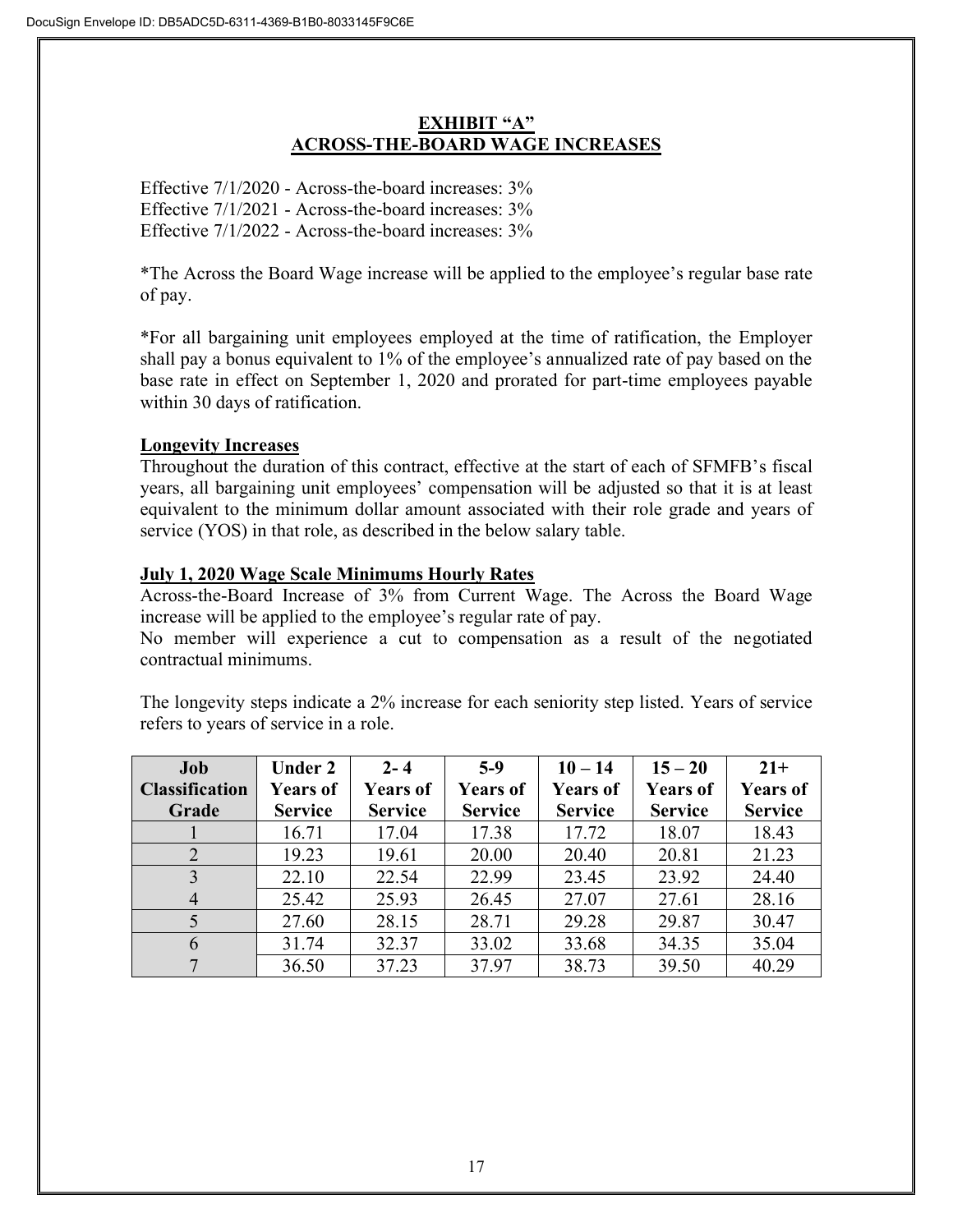#### **July 1, 2021 Wage Scale Minimums Hourly Rates**

Across-the-Board Increase of 3% from Current Wage. The Across the Board Wage increase will be applied to the employee's regular rate of pay. No member will experience a cut to compensation as a result of the negotiated contractual minimums.

| Job<br><b>Classification</b><br>Grade | <b>Under 2</b><br><b>Years of</b><br><b>Service</b> | $2 - 4$<br><b>Years of</b><br><b>Service</b> | $5-9$<br><b>Years of</b><br><b>Service</b> | $10 - 14$<br><b>Years of</b><br><b>Service</b> | $15 - 20$<br><b>Years of</b><br><b>Service</b> | $21+$<br><b>Years of</b><br><b>Service</b> |
|---------------------------------------|-----------------------------------------------------|----------------------------------------------|--------------------------------------------|------------------------------------------------|------------------------------------------------|--------------------------------------------|
|                                       | 17.21                                               | 17.55                                        | 17.90                                      | 18.25                                          | 18.61                                          | 18.98                                      |
| $\overline{2}$                        | 19.81                                               | 20.20                                        | 20.60                                      | 21.01                                          | 21.43                                          | 21.87                                      |
| 3                                     | 22.76                                               | 23.22                                        | 23.68                                      | 24.15                                          | 24.64                                          | 25.13                                      |
| $\overline{4}$                        | 26.18                                               | 26.71                                        | 27.24                                      | 27.88                                          | 28.44                                          | 29.00                                      |
| 5                                     | 28.43                                               | 28.99                                        | 29.57                                      | 30.16                                          | 30.77                                          | 31.38                                      |
| 6                                     | 32.69                                               | 33.34                                        | 34.01                                      | 34.69                                          | 35.38                                          | 36.09                                      |
| 7                                     | 37.60                                               | 38.35                                        | 39.11                                      | 39.89                                          | 40.69                                          | 41.50                                      |

#### **July 1, 2022 Wage Scale Minimums Hourly Rates**

Across-the-Board Increase of 3% from Current Wage. The Across the Board Wage increase will be applied to the employee's regular rate of pay, no member will experience a cut to compensation as a result of the negotiated contractual minimums.

| Job<br><b>Classification</b><br>Grade | <b>Under 2</b><br><b>Years of</b><br><b>Service</b> | $2 - 4$<br><b>Years of</b><br><b>Service</b> | $5-9$<br><b>Years of</b><br><b>Service</b> | $10 - 14$<br><b>Years of</b><br><b>Service</b> | $15 - 20$<br><b>Years of</b><br><b>Service</b> | $21+$<br><b>Years of</b><br><b>Service</b> |
|---------------------------------------|-----------------------------------------------------|----------------------------------------------|--------------------------------------------|------------------------------------------------|------------------------------------------------|--------------------------------------------|
|                                       | 17.73                                               | 18.08                                        | 18.44                                      | 18.80                                          | 19.17                                          | 19.55                                      |
| 2                                     | 20.40                                               | 20.80                                        | 21.22                                      | 21.64                                          | 22.08                                          | 22.53                                      |
| 3                                     | 23.45                                               | 23.92                                        | 24.39                                      | 24.87                                          | 25.38                                          | 25.88                                      |
| $\overline{4}$                        | 26.97                                               | 27.51                                        | 28.06                                      | 28.72                                          | 29.29                                          | 29.87                                      |
| 5                                     | 29.28                                               | 29.86                                        | 30.46                                      | 31.06                                          | 31.69                                          | 32.32                                      |
| 6                                     | 33.67                                               | 34.34                                        | 35.03                                      | 35.73                                          | 36.44                                          | 37.17                                      |
| 7                                     | 38.72                                               | 39.50                                        | 40.28                                      | 41.09                                          | 41.91                                          | 42.77                                      |

NN/lm(SFMB 2020-2023) cwa:9415/afl-cio